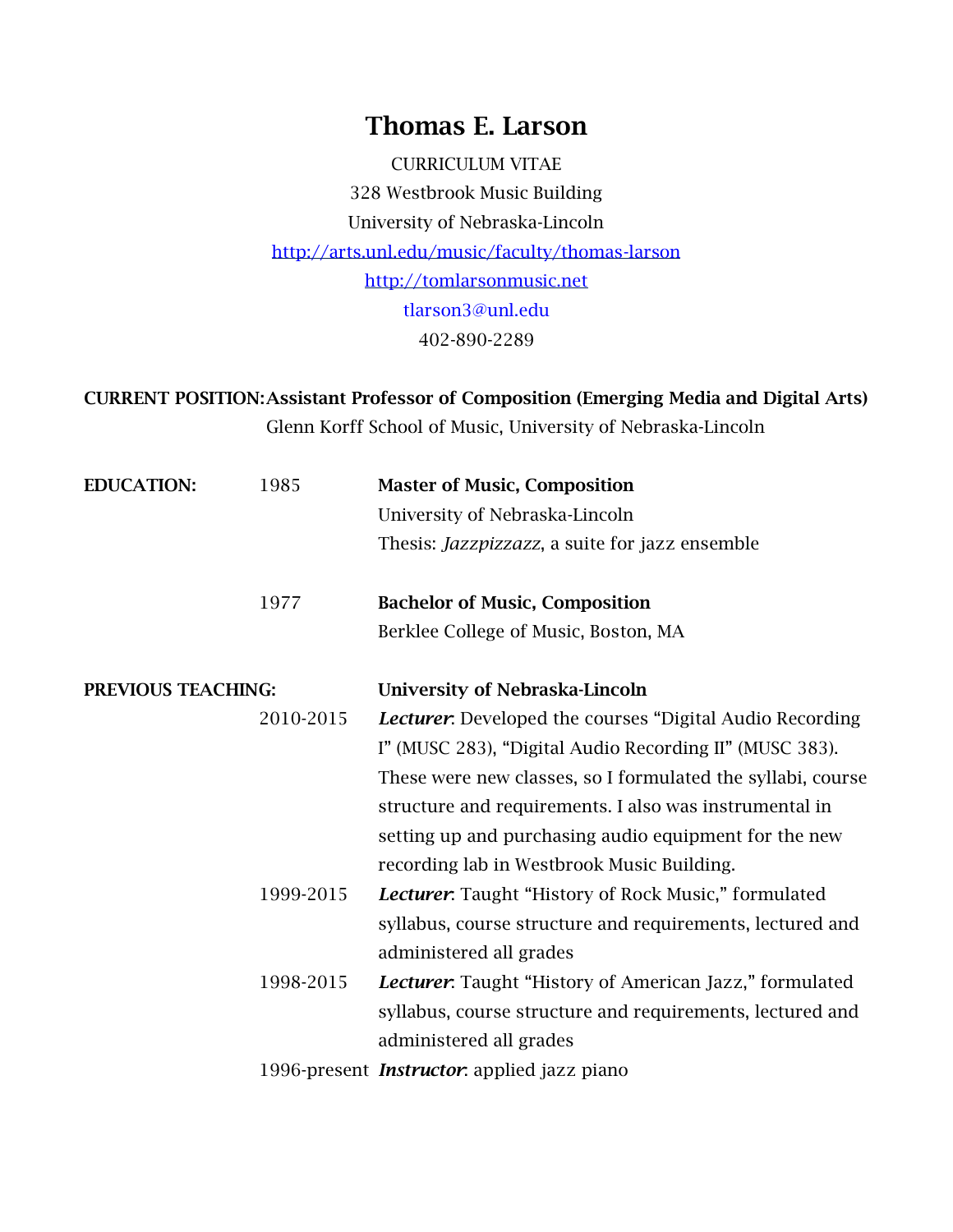|                | 1977-1979  | Graduate Teaching Assistant: Directed jazz program,<br>including conducting three jazz big bands; assisted |
|----------------|------------|------------------------------------------------------------------------------------------------------------|
|                |            | Professor Randall Snyder teaching "History of American                                                     |
|                |            | Jazz," including lecturing and grading tests                                                               |
|                |            | Southeast Community College, Lincoln, NE                                                                   |
|                | 1977-1981  | Lecturer. Taught "History of American Jazz"                                                                |
| <b>AWARDS:</b> | 2020:      | <b>Hixson-Lied Junior Faculty Achievement Award in</b>                                                     |
|                |            | <b>Research and Creative Activity</b>                                                                      |
|                | 2020:      | <b>UNL Parents Association Recognition Award</b>                                                           |
|                | 2015:      | <b>UNL Parents Association Recognition Award</b>                                                           |
|                | 2014:      | Lincoln Arts Council Mayors Artistic Achievement                                                           |
|                |            | <b>Award - Performing Arts</b>                                                                             |
|                | 2014:      | <b>UNL Parents Association Recognition Award</b>                                                           |
|                | 1977:      | Ida M. Vreeland Award for graduate students in                                                             |
|                |            | composition, University of Nebraska-Lincoln                                                                |
|                | 1978-1996: | various advertising awards for musical composition in TV,                                                  |
|                |            | radio and industrial video programs in Lincoln and                                                         |
|                |            | Omaha, NE, Cedar Rapids, IA, and regional 9th District                                                     |
|                |            | Addy Awards, St. Louis                                                                                     |

#### BUSINESS EXPERIENCE:

1997-Present Tom Larson Music, Inc., Lincoln, NE

*Owner*: Writing, arranging and producing music for documentary films, industrial video programs, TV commercials. Clients include regional advertising agencies including Bozell and Jacobs, Clark Creative Group, Bailey Lauerman; public television agencies including Nebraska Educational Telecommunications (NET), South Dakota Public Broadcasting, and the University of Illinois Asian Studies Department; and national production agencies including LA-based Music Animals and Deep Mix, Phoenix-based Music Oasis,

2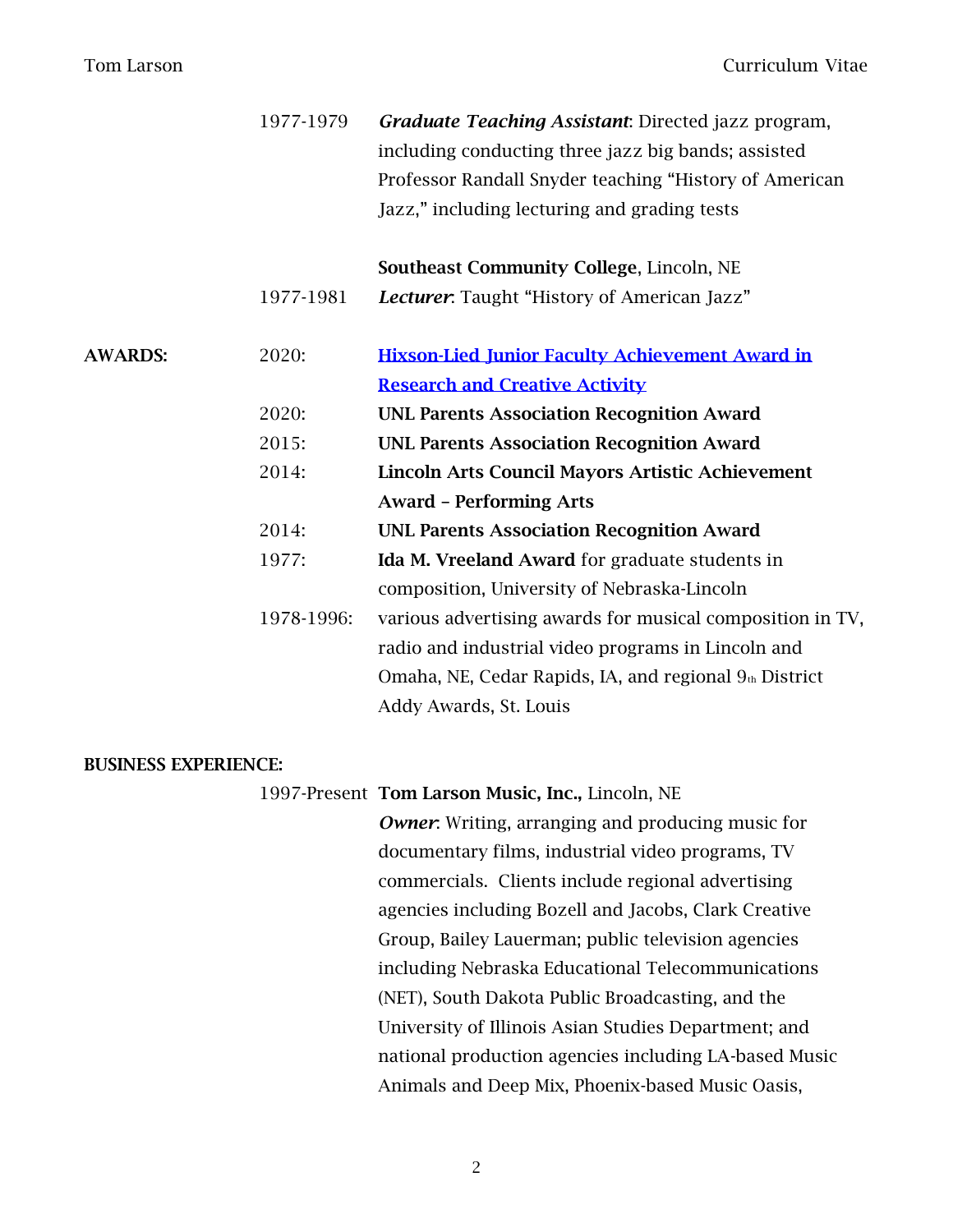|           | Detroit-based KDN Films, and Chicago-based Pfeifer Music      |
|-----------|---------------------------------------------------------------|
|           | Partners and General Learning Communications.                 |
| 1984-1997 | <b>Studio Q Recording Studio, Lincoln, NE</b>                 |
|           | <b>Co-Owner:</b> Developed business plan, strategic planning, |
|           | securing clients, and building a 24-track recording studio.   |
|           | Recorded and produced music for local and regional            |
|           | artists, advertising agencies, educational television.        |
| 1976-1984 | Spectrum Studios, Lincoln, NE                                 |
|           | <b>Staff Producer.</b> music writer/producer for advertising  |
|           | campaigns.                                                    |

# OTHER BUSINESS EXPERIENCE:

| 2014-Present Blue 20 Music                                   |
|--------------------------------------------------------------|
| <b>Owner, music publishing company affiliated with ASCAP</b> |
| 2002-Present Tom Larson Music                                |
| <b>Owner, music publishing company affiliated with BMI</b>   |
| 1970-Present Professional musician                           |
| Leader and sideman, with performing credits including        |
| Paul Shaffer, Jerry Bergonzi, Giacomo Gates, Bo Diddley,     |
| Dave Stryker, John Ellis, Bobby Shew, Chris Potter, Victor   |
| Lewis, Jackie Allen, Kirstin Korb, Alex Riel, The Nebraska   |
| Chamber Orchestra, The Omaha Symphony, Nebraska Jazz         |
| Orchestra, Gloria Loring, Red Skelton, Rodney Dangerfield    |

# FILM SCORING CREDITS (selected from the last 25+ years):

| 2019 | <b>Art of Dissent</b> (Fox Hollow Films/Czech National TV)    |
|------|---------------------------------------------------------------|
| 2018 | <b>Healing of Harman</b> (UNL Carson Center)                  |
|      | <b>Follow the Water (PBS)</b>                                 |
| 2016 | <b>Ocean of Grass</b> (Joutras Films)                         |
| 2012 | <b>Great Plains, America's Lingering Wild (PBS)</b>           |
|      | <b>Standing Bear's Footprints (PBS)</b>                       |
| 2007 | <b>Most Honorable Son</b> (PBS)                               |
| 2005 | <b>Willa Cather: The Road is All (American Masters, WNET,</b> |
|      | NYC)                                                          |
|      |                                                               |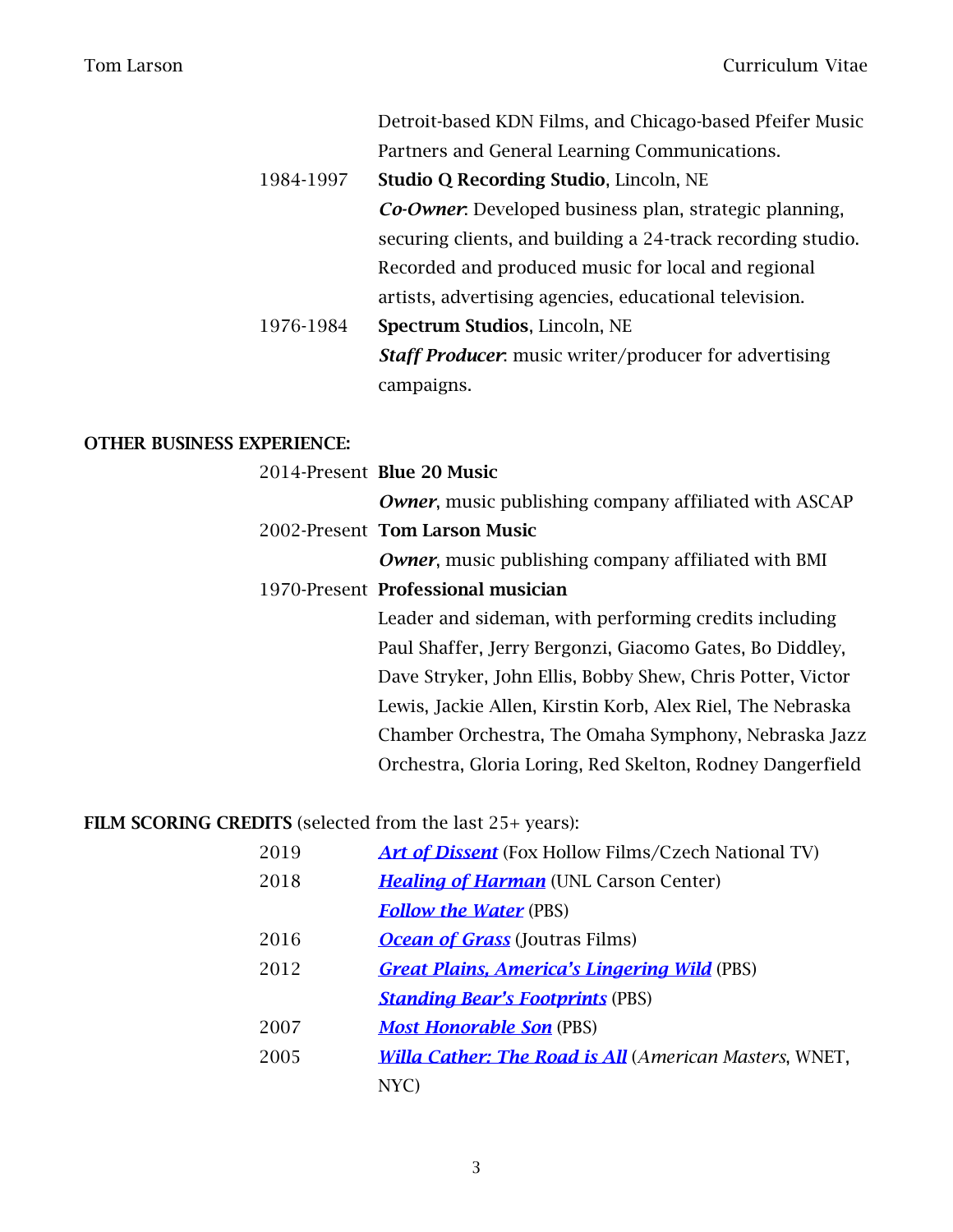| 2002 | <b>Monkey Trial</b> (The American Experience, WGBH-TV,       |
|------|--------------------------------------------------------------|
|      | Boston)                                                      |
| 2001 | <b>Deafening Sounds (PBS)</b>                                |
| 1997 | <b>Around the World In 72 Days</b> (The American Experience, |
|      | WGBH-TV, Boston)                                             |
| 1996 | In Search of The Oregon Trail (PBS)                          |
|      | <b>Seeking Jesse James (PBS)</b>                             |
| 1992 | <b>Ashes from The Dust (NOVA)</b>                            |
| 1991 | <b>In the White Man's Image</b> (The American Experience,    |
|      | WGBH-TV, Boston)                                             |

**PUBLICATIONS:** *[History and Tradition of Jazz](https://he.kendallhunt.com/product/history-and-tradition-jazz-0)* 6th Ed., 2017, Kendall Hunt Publishing, Dubuque, IA *History and Tradition of Jazz* 5th Ed., 2015, Kendall Hunt Publishing, Dubuque, IA *History and Tradition of Jazz* 4th Ed., 2011, Kendall Hunt Publishing

*History and Tradition of Jazz* 3rd Ed., 2008, Kendall Hunt Publishing *History and Tradition of Jazz* 2<sub>nd</sub> Ed., 2005, Kendall Hunt Publishing *History and Tradition of Jazz* 1<sub>st</sub> Ed., 2002, Kendall Hunt Publishing *[History and Rock and Roll](https://he.kendallhunt.com/product/history-rock-and-roll-2)* 6th Ed., 2017, Kendall Hunt Publishing *History and Rock and Roll* 5th Ed., 2015, Kendall Hunt Publishing *History and Rock and Roll* 4th Ed., 2013, Kendall Hunt Publishing *History and Rock and Roll* 3rd Ed., 2010, Kendall Hunt Publishing *History and Rock and Roll* 2<sub>nd</sub> Ed., 2007, Kendall Hunt Publishing *History and Rock and roll* 1st Ed., 2004, Kendall Hunt Publishing *Modern Sounds: The Artistry of Contemporary Jazz* 2nd Ed., 2011, Kendall Hunt Publishing

*Modern Sounds: The Artistry of Contemporary Jazz* 1st Ed., 2008, Kendall Hunt Publishing

"History of American Jazz Course Outline," 2000 *Focus,* 2019, self-produced CD of original jazz compositions *Flashback*, 2003; self-produced CD of original jazz compositions *Prom Night in Center City*1985; big band composition and title track to the premier album release of the Neoclassic (Nebraska) Jazz Orchestra, a non-profit professional jazz organization.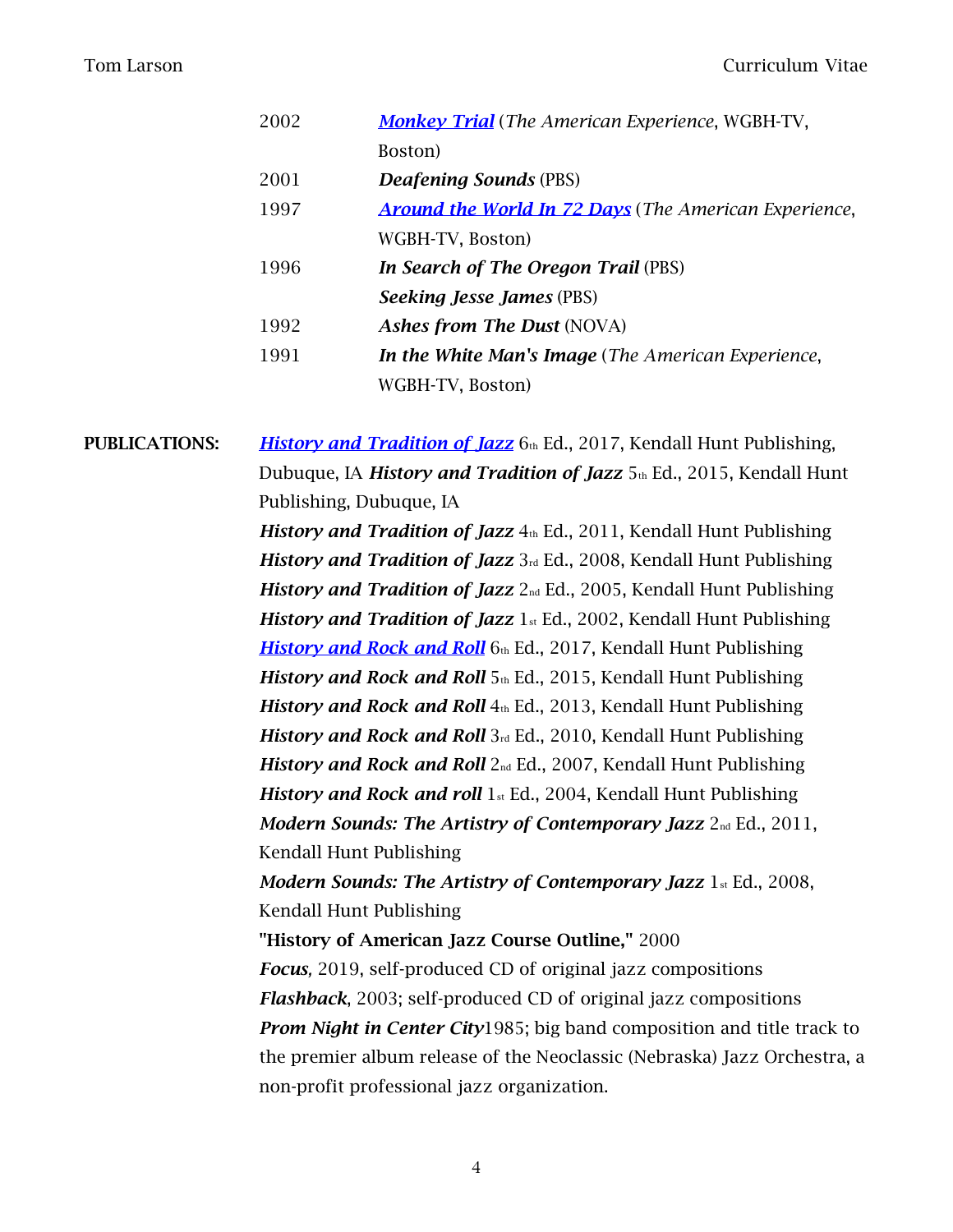## NOTEWORTHY RECENT COMPOSITIONS/PREMIERES:

- 2020 "Metabolic," "Shinkansen," original compositions to be premiered by the UNL Faculty Jazz Ensemble, April 16 (performance canceled due to coronavirus)
- 2019 *Art of Dissent* musical score to 100-minute documentary film produced by Fox Hollow Films and Czech National TV; international premiere in 2020

*[Focus](https://tomlarson.bandcamp.com/releases)* digital CD of all original jazz compositions recorded in Tokyo, released digitally on Spotify, Bandcamp, Apple Music, etc. on August 1. Focus includes six pieces composed in 2019: "Sacred Mirror," "Darwin's Dream," "Into the Blue," "Why?"

"Umbrella Culture," and "Sphere-ish"

"Mission: Beyond" big band composition commissioned by the Tokyo Brass Art Orchestra premiered at Potpourri Hall, Tokyo, June 21

"The Mysterians" original composition premiered by the UNL Faculty Jazz Ensemble, December 2

"Then Again, Home" trombone and piano duet to be premiered in 2020

*Follow the Water*, soundtrack, PBS national premiere, April 22 "On the Cross" solo piano, premiered at Southwood Lutheran Church, Lincoln, NE, April 19

2018 "Nine" world premiere March 16 at First Plymouth Church, Lincoln, NE

> "Requiem for a Lost Dream" commissioned by the UNL Faculty Brass Quintet, world premiere November 12 at Kimball Recital Hall

"On Borrowed Time" world premiere by UNL Percussion Ensemble was scheduled for spring 2020 at Kimball Recital Hall, Lincoln, NE

"Christmas Blues" co-written with Hannah Huston and appearing on the Hannah Huston CD *Believe in Christmas*, which I arranged, mixed, edited, and produced "The Prince," "Pulse," original compositions premiered by the UNL Faculty Jazz Ensemble, April 3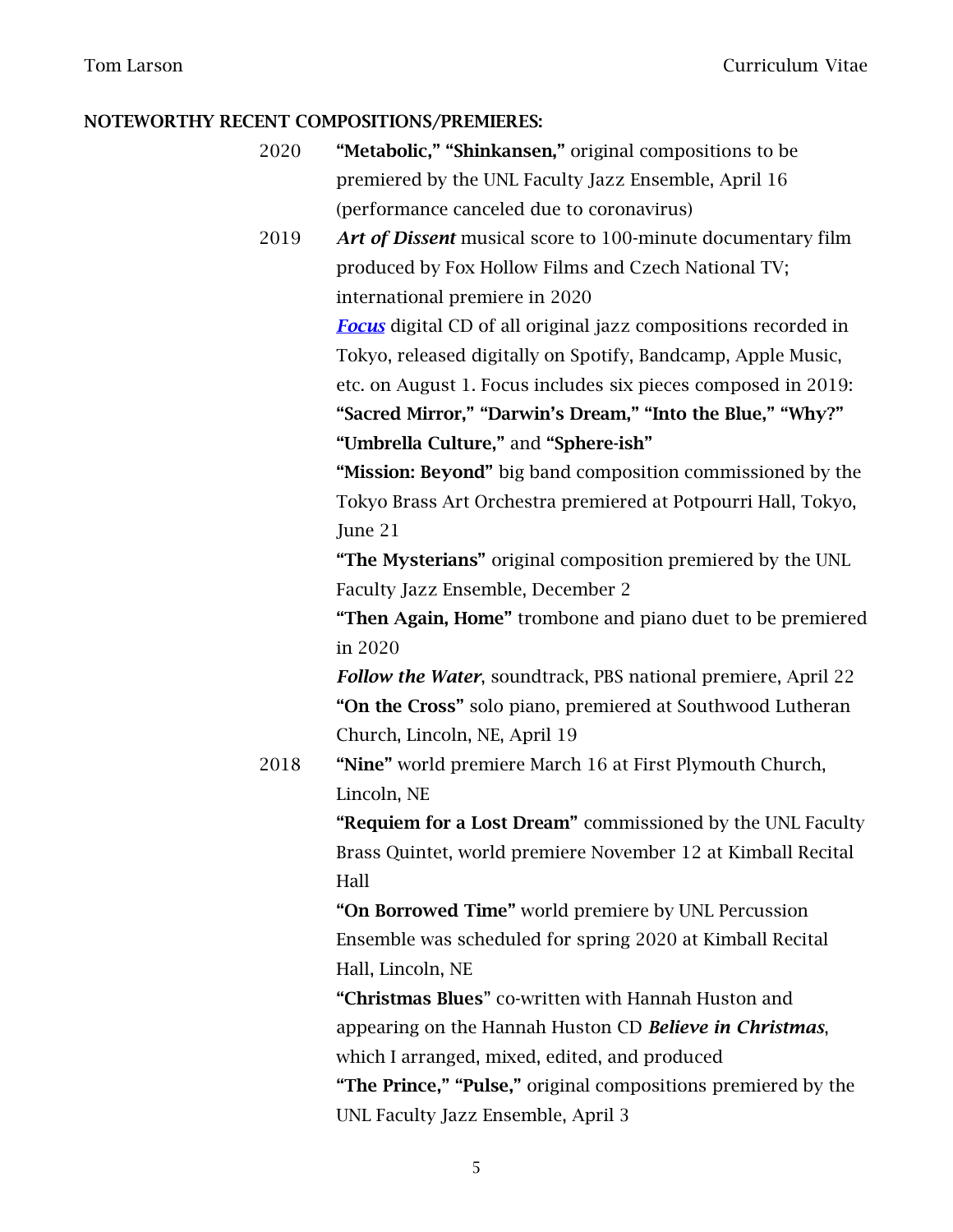| 2017 | Follow the Water musical score to 90-minute PBS documentary       |
|------|-------------------------------------------------------------------|
|      | film to be completed with broadcast premier in 2018               |
|      | "Nine" original composition commissioned by The Concordia         |
|      | String Trio, premiered March 16, 2018                             |
|      | "Feeling Stronger Every Day" original arrangement                 |
|      | commissioned by the UNL Faculty Brass Quintet, premiered          |
|      | November 27                                                       |
|      | "Sergio's New Job," "Walter" original compositions premiered      |
|      | by UNL Faculty Jazz Ensemble November 6                           |
|      | <b>Our Fathers</b> original five movement suite commissioned by   |
|      | The Meadowlark Music Festival, premiered July 14                  |
|      | "Focus," "The New Awakening" original compositions                |
|      | premiered by UNL Faculty Jazz Ensemble April 4                    |
| 2016 | <b>Ocean of Grass</b> musical score to 90-minute documentary film |
|      | "Aftermath," "But What If There Was?" "New Rules," "Dark          |
|      | River," "Persistence" original compositions premiered by UNL      |
|      | Faculty Jazz Ensemble. "Persistence" is a four-movement suite.    |
|      | "Meditations" solo piano work, a reflection on the Good Friday    |
|      | story                                                             |
|      | "Nobody Does It Better" small group arrangement for the           |
|      | Jackie Allen Group                                                |
|      | "Nola Love Song," "Holy Man," Bel Air Barbeque," and "The         |
|      | Laugh That is You": three-horn arrangements for upcoming          |
|      | Jackie Allen Rose Fingered Dawn CD                                |
| 2015 | "Last Flight," "Fear Factor," "The Wild One," "The Invisibles"    |
|      | original compositions premiered by UNL Faculty Jazz Ensemble      |
|      | "The Encounter," "On Tuesday" electronic compositions             |
|      | published at http://tomlarsonmusic.net/electronic                 |
|      | <b>From Kerns to Cobain: Reimagining the American Songbook</b>    |
|      | collaborative recording project with Will Larson, Nashville       |
| 2014 | "Bowman Pulls the Plug," original big band composition and        |
|      | arrangement written for and premiered by the Nebraska Jazz        |
|      | Orchestra concert, November 21                                    |

"Safe Haven" (2013) jazz orchestra arrangement premiered by UNL Jazz Orchestra 2.0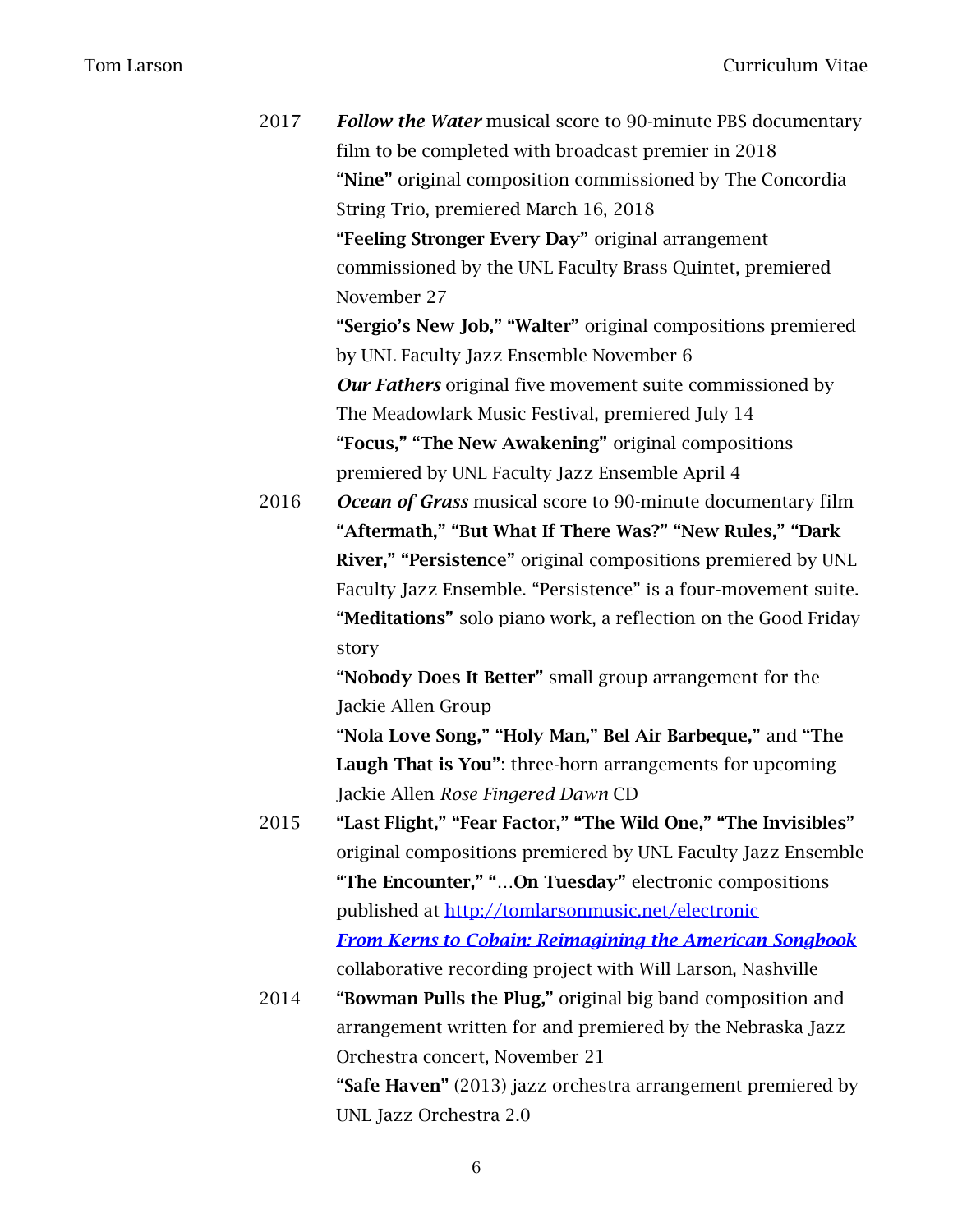"Ville de I 'intrigue," "Green Chairs," and "Get It Now!" original compositions written for and premiered by UNL Faculty Jazz Ensemble

- 2013 "Batensvitch," "Loss," "Nyhavn," "The Modern Era," "…And When the Sky Was Opened," and "Safe Haven," original compositions, and "Night and Day," arrangement for jazz band written for and premiered by UNL Faculty Jazz Ensemble
- 2012 "Copenhagen Suite" written for piano and bass, premiered in performance with Hans Sturm at Bass2012 European Bass Society (ISB) Convention, Copenhagen "For All We Know" arrangement written for Jackie Allen and premiered by the UNL Faculty Jazz Ensemble "Perception" original composition for jazz band premiered and performed by UNL Faculty Jazz Ensemble
- 2011 "Hey Matt!" "Prayer of Remembrance," and "Möbius Strip," original compositions for jazz band written for and premiered by UNL Faculty Jazz Ensemble
- 2010 **"Luke"** original composition for jazz band written for and premiered by UNL Faculty Jazz Ensemble in February and featured in the national broadcast production *Jazz Cabaret*, produced at Nebraska Educational Telecommunications "We Work at Westbrook," "Big P," "Large Parasols," and "Perception" original compositions for jazz band written for and premiered by UNL Faculty Jazz Ensemble "Socialist Pop Agenda" big band composition and arrangement written for and premiered by UNL Jazz Orchestra
- 2009 "Leaving Hyperbia" big band composition and arrangement written for and premiered by UNL Jazz Orchestra "Nu Things" Original composition for piano and saxophone written for and premiered by Paul Haar and Tom Larson in recital
- 2006 "A Mighty Fortress" choral arrangement commissioned by Southwood Lutheran Church for performance at the consecration service at new church building
	- 7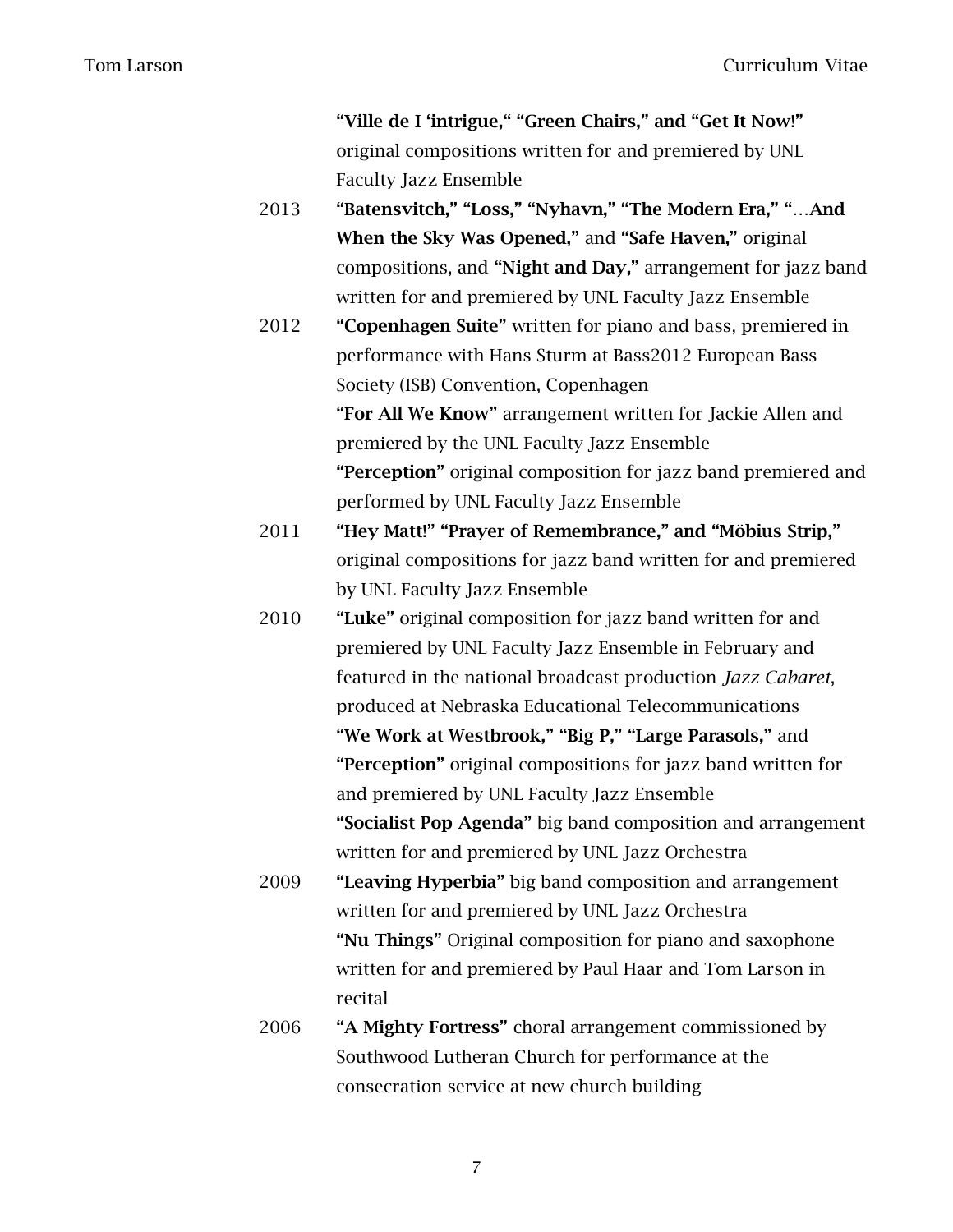2005-13 Jazz Services, Southwood Lutheran Church, Lincoln NE; composing, arranging and performing all music for 2-3 jazz worship services per year

### NOTEWORTHY RECENT RECORDING PROJECTS:

2020 *Living in Americah* a nine-movement fixed media piece reflecting on the current American experience and how it is reflected in the media. To be released via social media in late summer 2020

> *Four Seasons of COVID* an experimental documentary combining film, music, and poetry on living with the coronavirus in public spaces; in collaboration with James Le Sueur, Kwame Dawes, Ben Kreimer

2019 *Focus* digital CD of all original jazz compositions recorded at Studio Dedé in Tokyo, June 20; composer, arranger, pianist, mixing, editing, and mastering engineer *[Play Pretty](https://news.unl.edu/newsrooms/today/article/barger-s-amicitia-duo-releases-play-pretty/)* CD, Amicitia Duo, Potenza Music; recording, mixing, and editing engineer

> *The Last Songs of Robert Owens* Jamie Reimer w/Haneline, Potter, Becker; recording, mixing, and editing engineer *[Mindstate Music](https://jsfstore.bandcamp.com/album/mindstate-music)* Jonathan Scales Fourchestra; recording engineer, one song

2018 *[Believe in Christmas](http://www.hannahhuston.co/merch/believeinchristmas)* CD, Hannah Huston; producer, recording, editing, and mixing engineer; arranger for all 11 tracks *[Pieces of the Story](https://www.facebook.com/486246691879107/posts/510413289462447/)* CD, Korean singer/songwriter Jandy Shin; editing, mixing, and mastering engineer

> *Ratio Musíca* CD, Paul Zeller; solo piano recording, editing, and mixing engineer

*[A Romantic Evening with Jackie Allen](https://unl.app.box.com/file/396485975347)* CD/Blue Ray DVD, Avant Bass Records; recording, editing, and mixing engineer *[American Vistas](https://artmusiclounge.wordpress.com/2018/07/30/the-concordia-trio-explores-american-vistas/)* CD, Concordia String Trio, Centaur Records; recording, editing, and mixing engineer

2017 *[Rose Fingered Dawn](https://www.youtube.com/watch?time_continue=5&v=hBpji5sNcic&feature=emb_logo)* CD, Jackie Allen, Avant Bass Records; recording, editing, and mixing engineer, pianist, arranger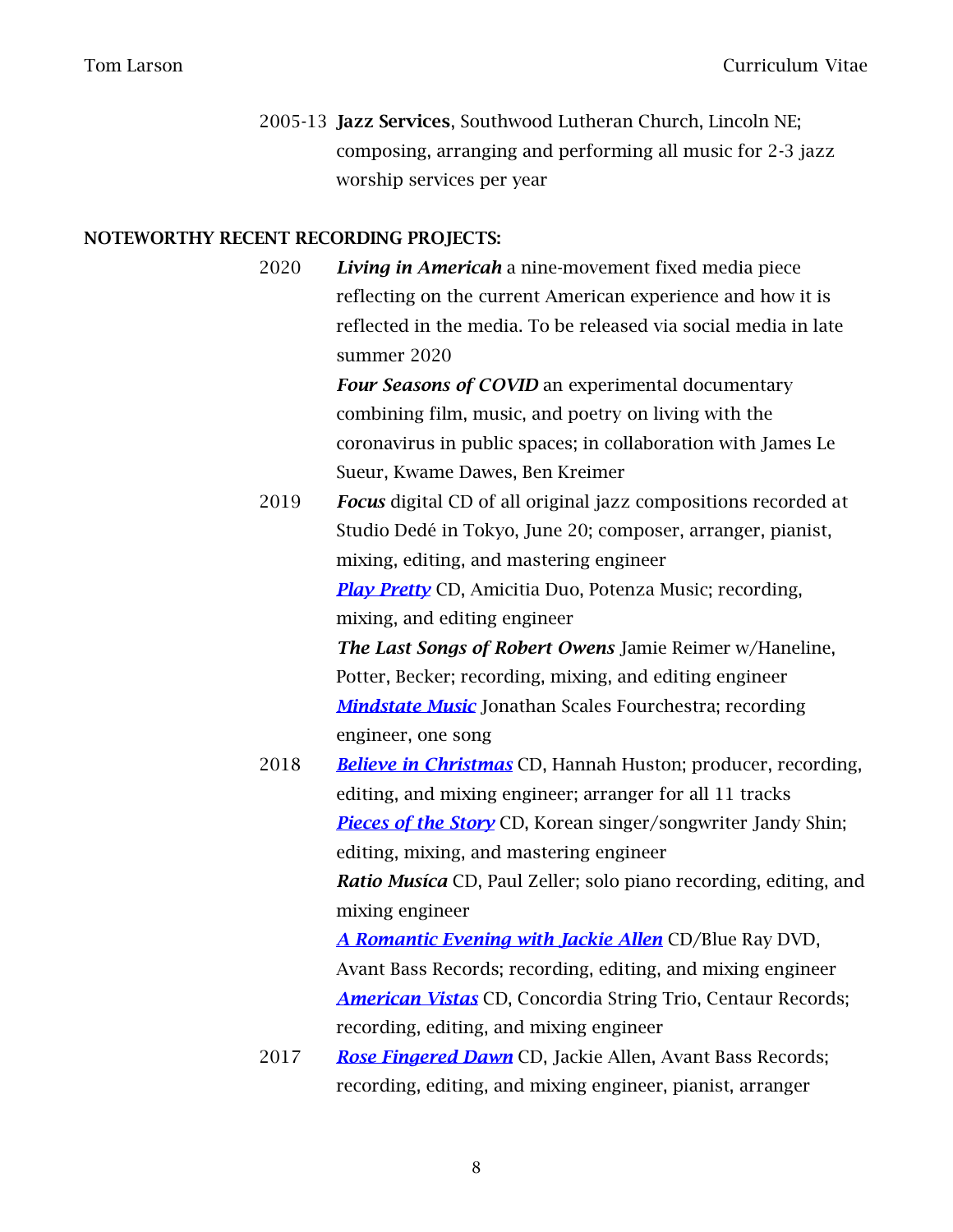|      | Viennese String Trios CD, Concordia String Trio, Centaur            |
|------|---------------------------------------------------------------------|
|      | Records; recording, editing, and mixing engineer                    |
|      | Conversations Between Friends CD, Trio 402, Potenza Music;          |
|      | recording, editing, and mixing engineer                             |
| 2016 | <b>The Good Life</b> CD, UNL Jazz Orchestra; editing and mixing     |
|      | engineer                                                            |
|      | A Day in Paris CD, Hans Sturm, Tom Larson, Sylvan Rabbath,          |
|      | Avant Bass Records; performer, composer; recording, editing,        |
|      | mixing, and mastering engineer                                      |
|      | NJO 40 CD, Nebraska Jazz Orchestra; performer, composer;            |
|      | editing and mixing engineer                                         |
|      | Music of Hurlstone and Douglas CD, Trio 402, Potenza Music;         |
|      | recording, editing, and mixing engineer                             |
| 2015 | <b>New Generations</b> CD, Paul Barnes, Orange Mountain Music, Inc; |
|      | recording, editing, and mixing engineer                             |
|      | From Kern to Cobain: Reimagining the American Songbook              |
|      | collaborative recording project with Will Larson, Nashville;        |
|      | performer, mixing, editing engineer                                 |
| 2014 | My Favorite Color Jackie Allen, Avant Bass Records; recording,      |
|      | editing, and mixing engineer                                        |
| 2012 | <b>Bling Bling</b> Diane Barger, Potenza Music; recording, editing, |
|      | and mixing engineer                                                 |
|      | Concordia String Trio; recording, editing, and mixing engineer      |
| 2008 | The American Virtuoso Paul Barnes Orange Mountain Music,            |
|      | Inc; recording, editing, and mixing engineer                        |
|      |                                                                     |

# NOTEWORTHY RECENT PERFORMANCES/APPEARANCES:

- 2020 Jackie Allen Quartet, The Jewell, Omaha, NE, February 14
- 2019 Hannah Huston, led eight-piece group assembled for Hannah Huston's Christmas Show December 13 at Rococo Theatre, Lincoln, NE

UNL Faculty Jazz Ensemble, Westbrook Recital Hall, UNL, December 2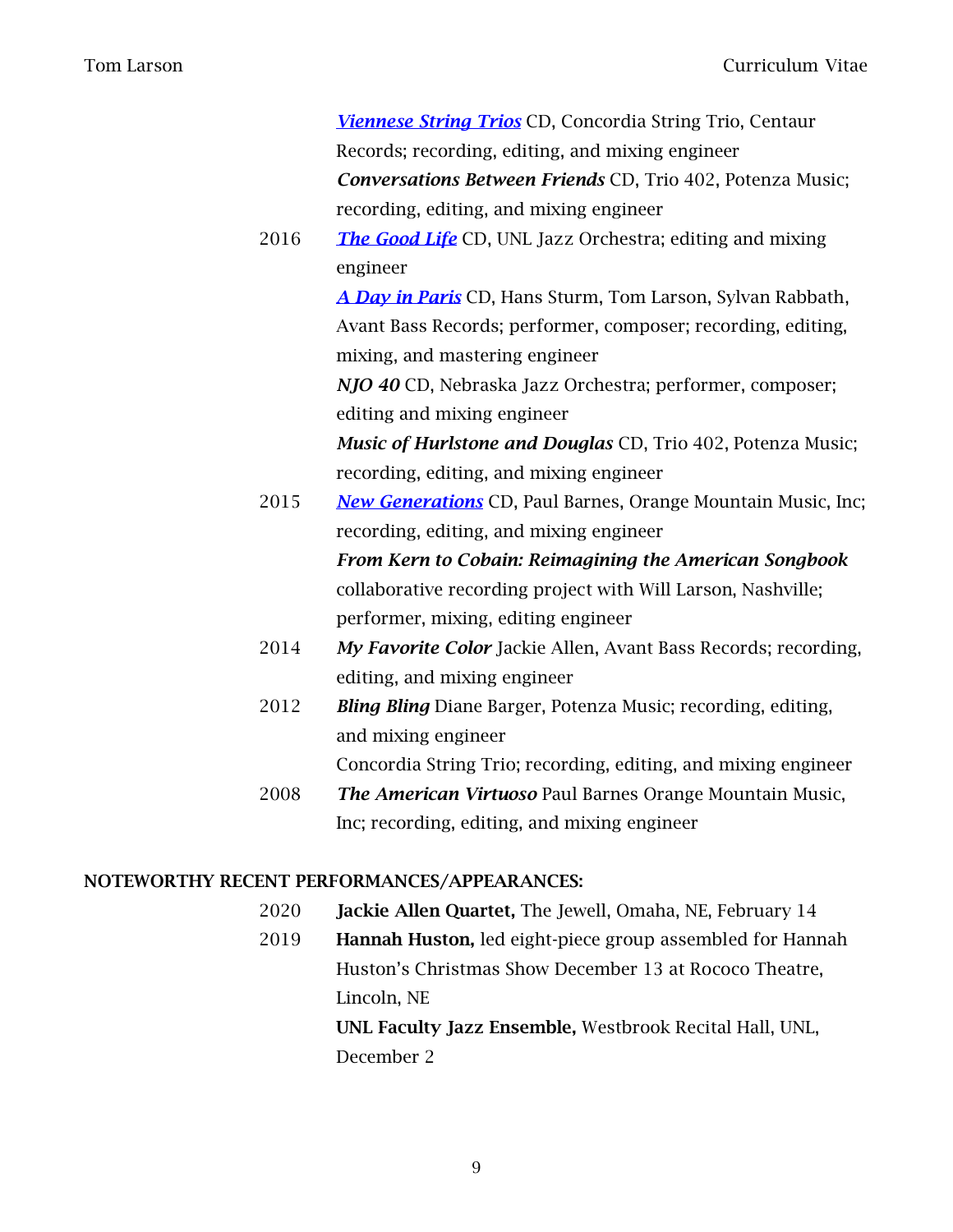[Finding the Right Sound in the Studio](https://www.facebook.com/LincolnCalling/photos/a.867396526605680/3258077137537595/?type=3&theater) moderator for panel discussion, Lincoln Calling, at Bennet Martin Library, Lincoln, NE, September 19

Meadowlark Music Festival, Lincoln, NE, performance with Jackie Allen, Chicago harmonicist Howard Levy, Nashville singer/songwriter Molly Brown, July 13-14,

Tokyo Brass Art Orchestra, featured guest artist, Tokyo, Japan at Potpourri Hall, Roppongi Claps, Studio WUU, performances June 21-23

Tom Larson Group, performance of all original compositions with a group including three Tokyo-based musicians at Into the [Blue](http://intotheblue.info/event/4295?instance_id=26904853) jazz club, Machida, Tokyo, Japan, June 19 A Bill Evans Tribute, jazz piano/bass duo with Hans Sturm,

Boiler Room, Lincoln, NE, March 29

2018 Hannah Huston, led eight-piece group for annual Christmas Show at Rococo Theatre, Lincoln, NE, December 6 Jackie Allen Trio, Brownville Concert Series, Brownville, NE, June 8-10

> Giacomo Gates, NYC-based jazz vocalist, Boiler Room, Lincoln, NE, June 1

Jackie Allen Quartet, Mayor's Arts Awards program at Pinnacle Bank Arena, Lincoln, NE, May 1

2017 **Hannah Huston,** led seven-piece group assembled for Hannah Huston's Christmas Show at Lied Center, Lincoln, NE, December 21

> UNL Faculty Jazz Ensemble, Westbrook Recital Hall, UNL, November 6

Loren Stillman, recital at Westbrook Recital Hall, UNL, October 27

Meadowlark Music Festival, premier performance of original composition *Our Fathers*, Kimball Recital Hall, UNL, July 14 UNL Faculty Jazz Ensemble, Westbrook Recital Hall, April 4 Paul Haar, recital at Westbrook Recital Hall, UNL, February 13 Jerry Bergonzi, recital at Westbrook Recital Hall, UNL, February 3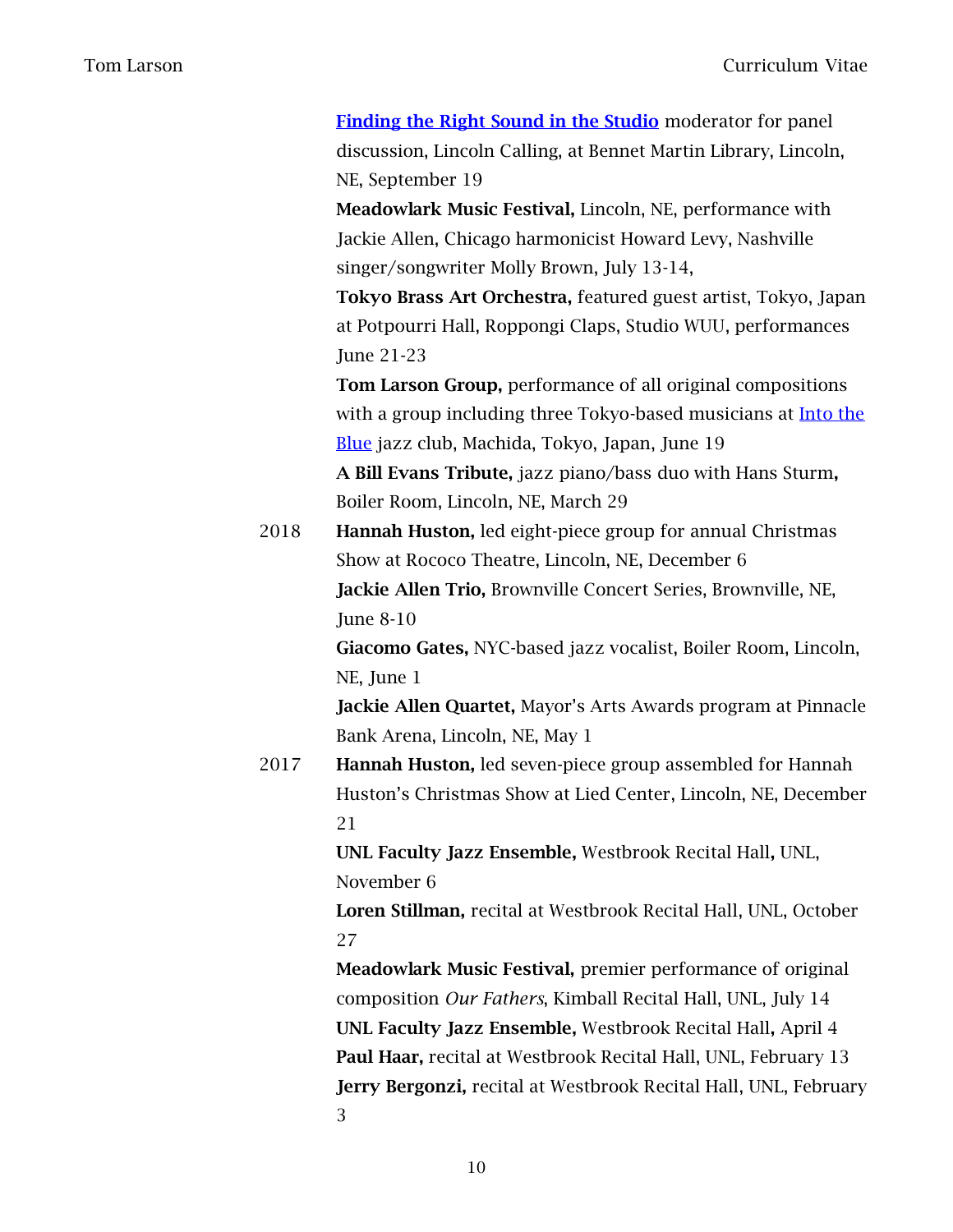| 2016 | <b>Hannah Huston, performed with seven-piece group assembled</b><br>for Hannah Huston's Christmas Show at Bourbon Theatre,<br>Lincoln, NE, December 17 |
|------|--------------------------------------------------------------------------------------------------------------------------------------------------------|
|      | UNL Faculty Jazz Ensemble, Westbrook Recital Hall, UNL,                                                                                                |
|      | November 7                                                                                                                                             |
|      | <b>Prairie Jazz Festival, Pioneers Park, Lincoln, NE with the Jackie</b>                                                                               |
|      | Allen Group, August 27                                                                                                                                 |
|      | <b>Jazz in the Moonlight, Grand Island, NE with the Jackie Allen</b><br>Group, July 29                                                                 |
|      |                                                                                                                                                        |
|      | Austin Bass Workshop, Southwestern University, Georgetown,<br>TX with the Jackie Allen Group, June 28                                                  |
|      |                                                                                                                                                        |
|      | Kansas City Bass Workshop, The Blue Room, Kansas City, MO,                                                                                             |
|      | July 17                                                                                                                                                |
|      | <b>Jazz in June, with The Jackie Allen Group, Sheldon Art Gallery</b>                                                                                  |
|      | Garden, UNL, June 21                                                                                                                                   |
|      | UNL Faculty Jazz Ensemble, Westbrook Recital Hall, UNL,<br>March 29                                                                                    |
|      |                                                                                                                                                        |
|      | <b>Kearney Pops Orchestra, University of Nebraska-Kearney with</b>                                                                                     |
|      | guest artist Chris Vadala, February 23                                                                                                                 |
| 2015 | <b>John Ellis, recital with visiting jazz artist and members of the</b>                                                                                |
|      | UNL Faculty Jazz Ensemble, Westbrook Recital Hall, UNL,<br>November 16                                                                                 |
|      | UNL Faculty Jazz Ensemble, Westbrook Recital Hall, UNL,                                                                                                |
|      | November 9                                                                                                                                             |
|      | <b>Hans Sturm, recital featuring avant-garde jazz pieces for bass</b>                                                                                  |
|      | and piano from the late 1950s-early 1960s, Westbrook Recital                                                                                           |
|      | Hall, UNL, October 16                                                                                                                                  |
|      | <b>Jazz in June, with the UNL Faculty Jazz Ensemble, Sheldon Art</b>                                                                                   |
|      | Gallery Garden, UNL, June 16                                                                                                                           |
|      | Doane University Vocal Jazz Camp Crete, NE, June 14                                                                                                    |
|      | Lincoln's Symphony Orchestra, performed as pianist in                                                                                                  |
|      | orchestral arrangements of jazz pieces with featured soloist                                                                                           |
|      | Jackie Allen, Cornhusker Hotel, Lincoln, NE, May 16                                                                                                    |
|      | UNL Faculty Jazz Ensemble, Westbrook Recital Hall, UNL,                                                                                                |
|      | March 9                                                                                                                                                |
|      |                                                                                                                                                        |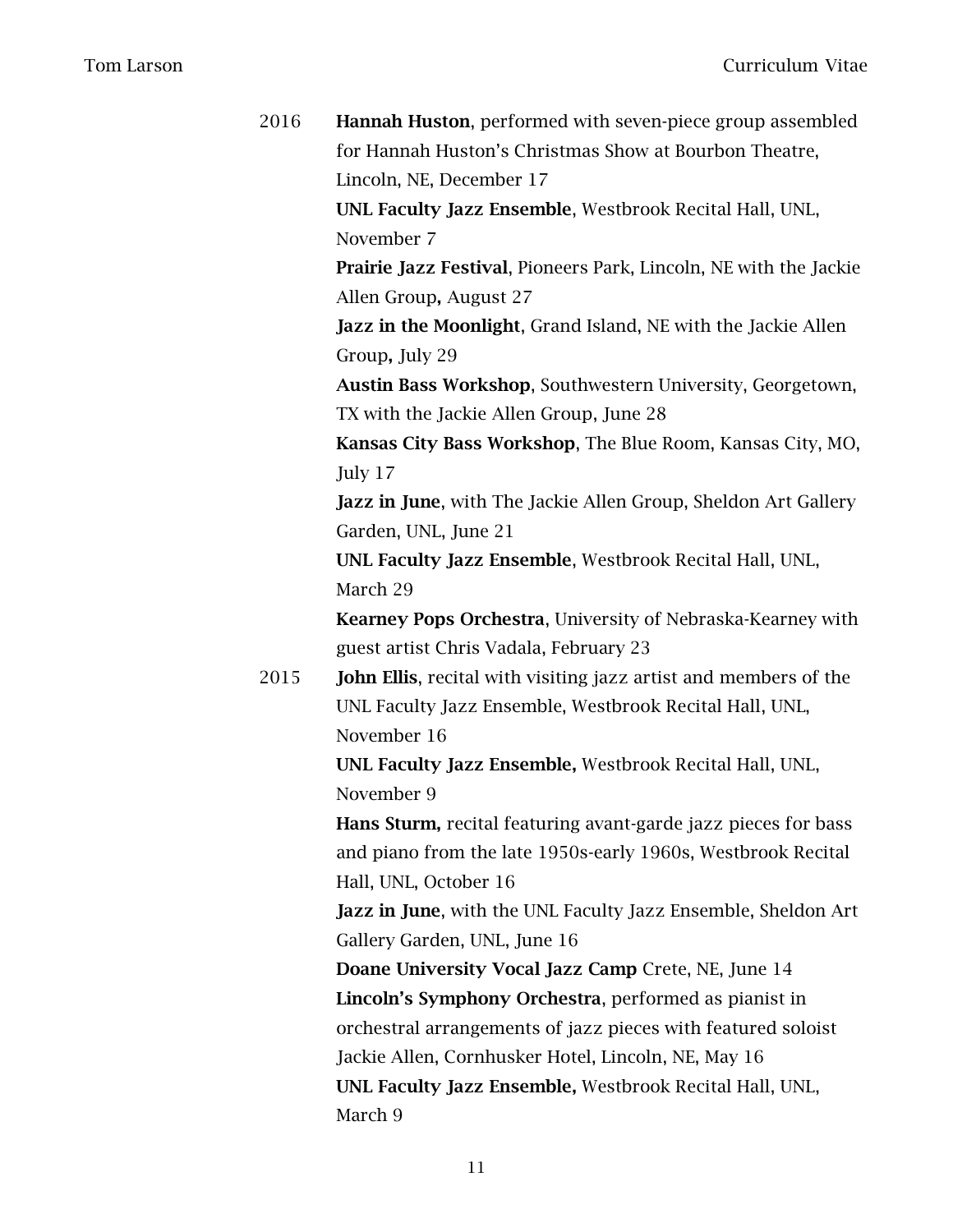Hans Sturm, recital January 29; featuring the music of avantgarde composer and pianist Joan Wildman, Westbrook Recital Hall, UNL

2014 Nebraska Jazz Orchestra "All Keyed Up," November 21, Cornhusker Hotel, Lincoln, NE; featured artist with the NJO, performing eight of my original big band compositions and arrangements; also featured performing in a jazz piano trio setting

> UNL Faculty Jazz Ensemble, November 12, Westbrook Recital Hall, UNL

UNL Faculty Jazz Ensemble at Jazz á Vienne Festival (France), June 29

UNL Faculty Jazz Ensemble at Montreux Jazz Festival (Switzerland), July 6,7

UNL Faculty Jazz Ensemble, March 18, Kimball Recital Hall, UNL

2013 **Jazz in June,** with the Jackie Allen Quintet, Sheldon Art Gallery Garden, UNL, June 25

> International Society of Bassists, performance with Jackie Allen, Hans Sturm, Eastman School of Music, Rochester, NY, June 6

Nebraska Wine and Jazz Festival, with the Paul Haar Quartet, Kearney, NE, May 18

Hans Sturm, recital featuring original compositions written for concert at ISB Convention in Copenhagen, 2012, Westbrook Recital Hall, UNL, March 28

2012 Jackie Allen Quintet, Lied Center Carson Theatre, UNL, November 2

> International Society of Bassists Convention, performance with Hans Sturm performing original compositions, Opera House, Copenhagen, Denmark, August 15

Concert Tribute to Niels Henning Orsted Pedersen, Jazzhus Monmarte, Copenhagen, Denmark with Kirstin Korb and Alex Riel, August 15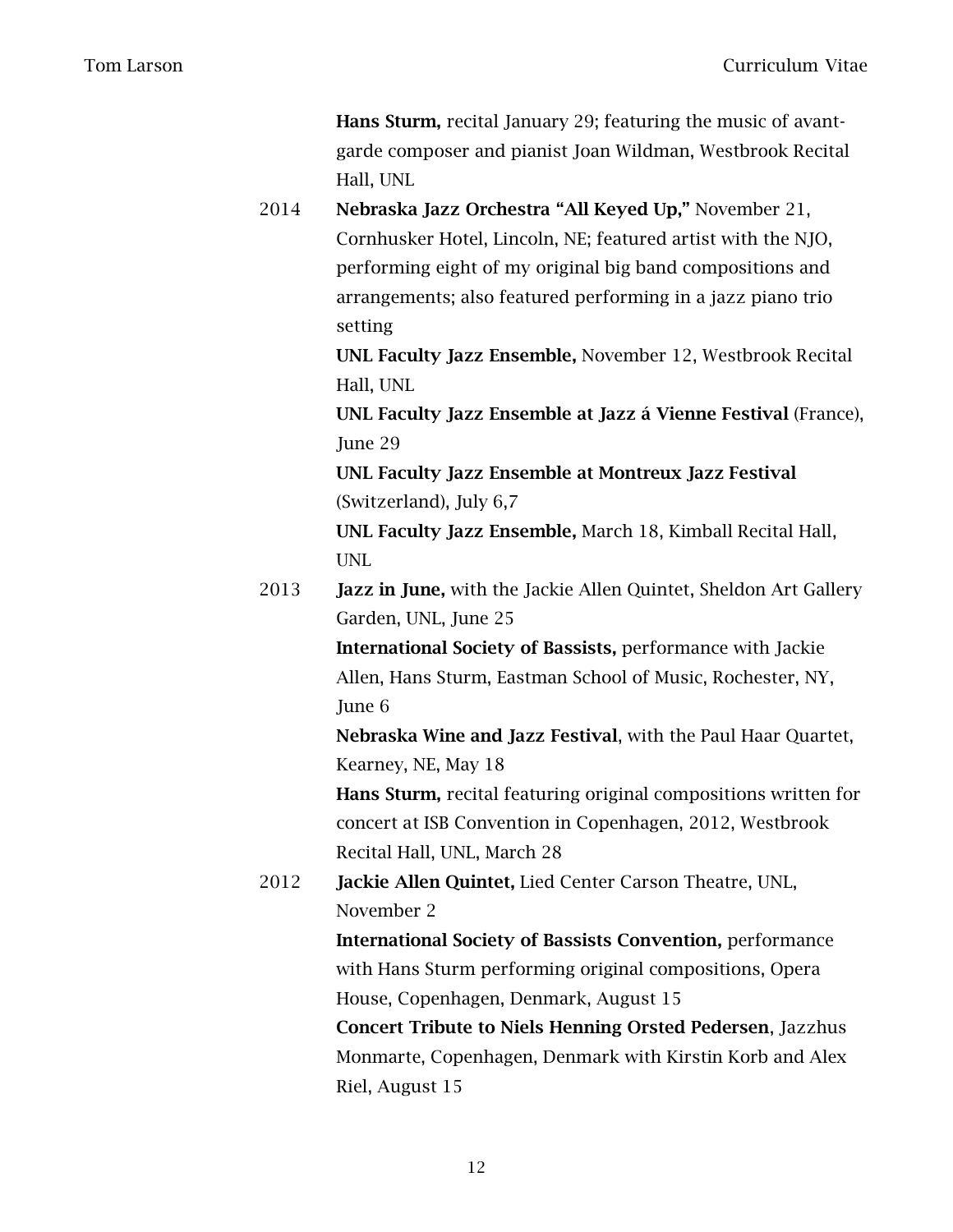**Jazz on the Green, performance with jazz vocalist Kathy** Kosins, Omaha, NE, July 26 Jazz in June, with the UNL Faculty Jazz Ensemble, Sheldon Art Gallery Garden, UNL, June 19 Paul Haar, recital at Kimball Recital Hall, UNL, March 12

# CONFERENCES/MASTERCLASSES

- 2019 Tokai University, Machida, Tokyo, Japan, co-led a masterclass in jazz improvisation/composition, June 14 National Dong Hwa University, Hualien, Taiwan, led masterclass in jazz improvisation, June 11 [International Society of Jazz Arrangers and Composers](https://isjac.org/)  [Symposium,](https://isjac.org/) presenter, University of Northern Colorado, Greeley, CO, May 16-18
- 2018 [Association for Popular Music Education Conference](https://www.popularmusiceducation.org/), attendee, Middle Tennessee State University, Murfreesboro, TN, June 25-27 [North American Conference on Video Game Music](https://smtd.umich.edu/performances-events/north-american-conference-on-video-game-music/), attendee, University of Michigan, Ann Arbor, MI, January 13-14
- 2017 International Society of Jazz Arrangers and Composers Symposium, presenter, University of South Florida, Tampa, FL, May 18-20

CURRENT DUTIES: Ongoing: recruit and teach applied composition students at the undergraduate and graduate levels (MUCP 183-983) Music Director/Composer in Residence: UNL Faculty Jazz Ensemble Fall 2020: MUSC 283 Foundations of Audio Recording and Production; MUSC 350 Film Scoring and Sound Design Spring 2020: MUSC 282 Introduction to Music Composition and Digital Audio Production Fall 2019: MUSC 283 Foundations of Audio Recording and Production; MUSC 350 Film Scoring and Sound Design Spring 2019: MUSC 484 coordinate Music Technology Minor Capstone; DMA jazz piano private instruction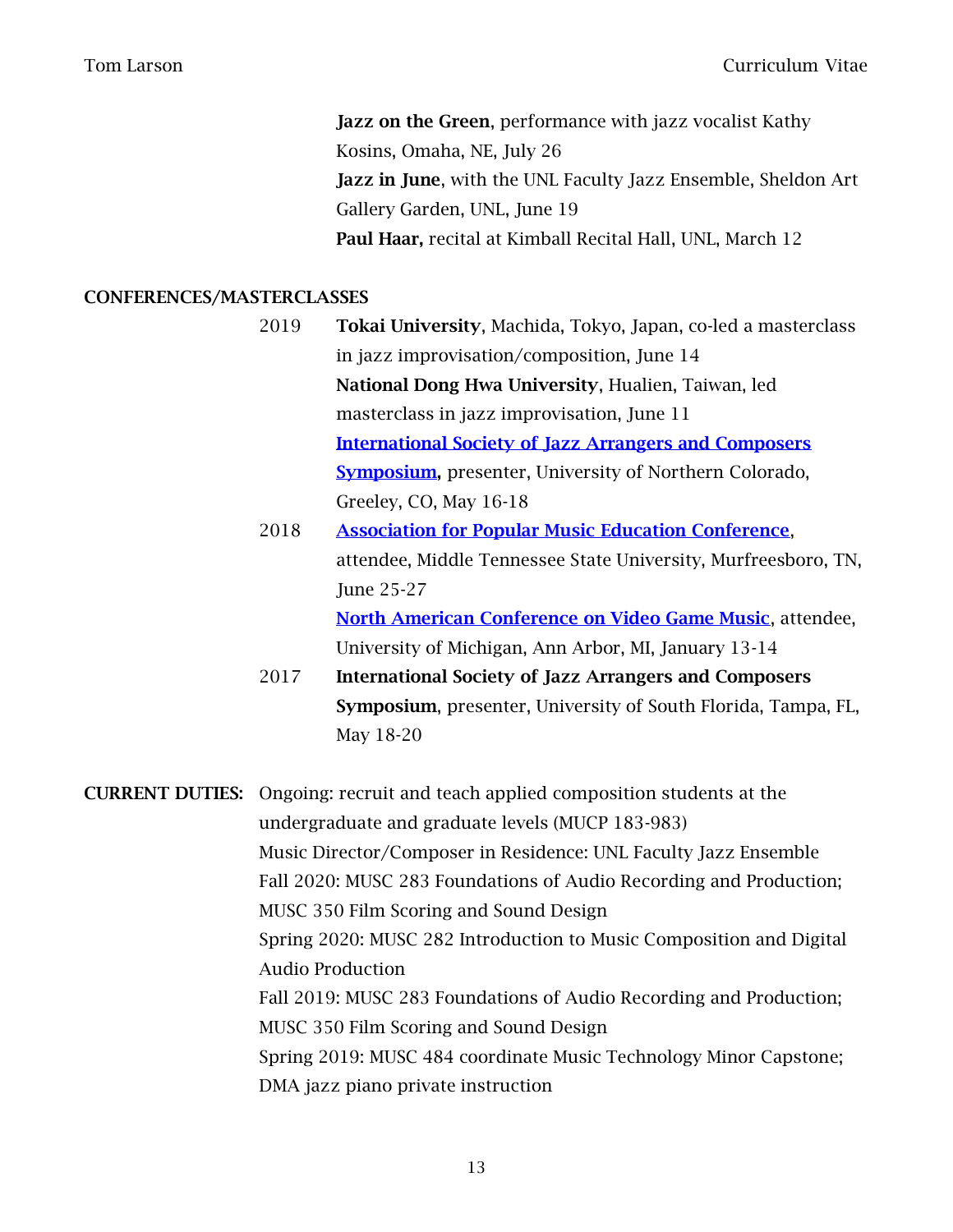Fall 2018: MUSC 283 Foundations of Audio Recording and Production; MUSC 350 Film Scoring and Sound Design; DMA jazz piano private instruction Spring 2018: MUSC 283 Foundations of Audio recording and Production Fall 2017: MUSC 283 Foundations of Audio recording and Production; MUSC 350 Film Scoring and Sound Design Spring 2017: MUSC 410 Film Scoring and Sound Design Fall 2016: MUSC 283 Foundations of Audio recording and Production; MUSC 350 Film Scoring and Sound Design Spring 2016: MUSC 383 Advanced Audio Recording and Production Fall 2015: MUCP 485 Orchestration; MUSC 283 Foundations of Audio recording and Production

### CURRENT COMMITTEES:

Chancellor's Environmental Sustainability and Resilience Committee 2019-2020 Faculty Presentation/Travel Grant/Guest Artist Committee, 2017- School of Music Technology Committee, 2011-

## PAST COMMITTEES:

Graduate Committee, 2015-2018 Music Ed Search Committee to hire new faculty position, 2017 New Music/Dance Building Architect Advisory Committee Composition Search Committee to hire new faculty position, 2016 Technology Support Search Committee to hire a new staff position, 2014 Bass Search Committee to hire new bass faculty, 2010, 2011 Digital Arts Search Committee to hire a new faculty position, 2010

# PRIVATE INSTRUCTION - COMPOSITION:

Studies with Thomas McGah, Herb Pomeroy, Alex Ulanovsky, Robert Beadell, Randall Snyder

### PRIVATE INSTRUCTION – JAZZ PIANO:

Studies with Dean Earle, Jeff Covell, Bruce Barth, Fred Hersch, Kenny Werner, Art Lande

14